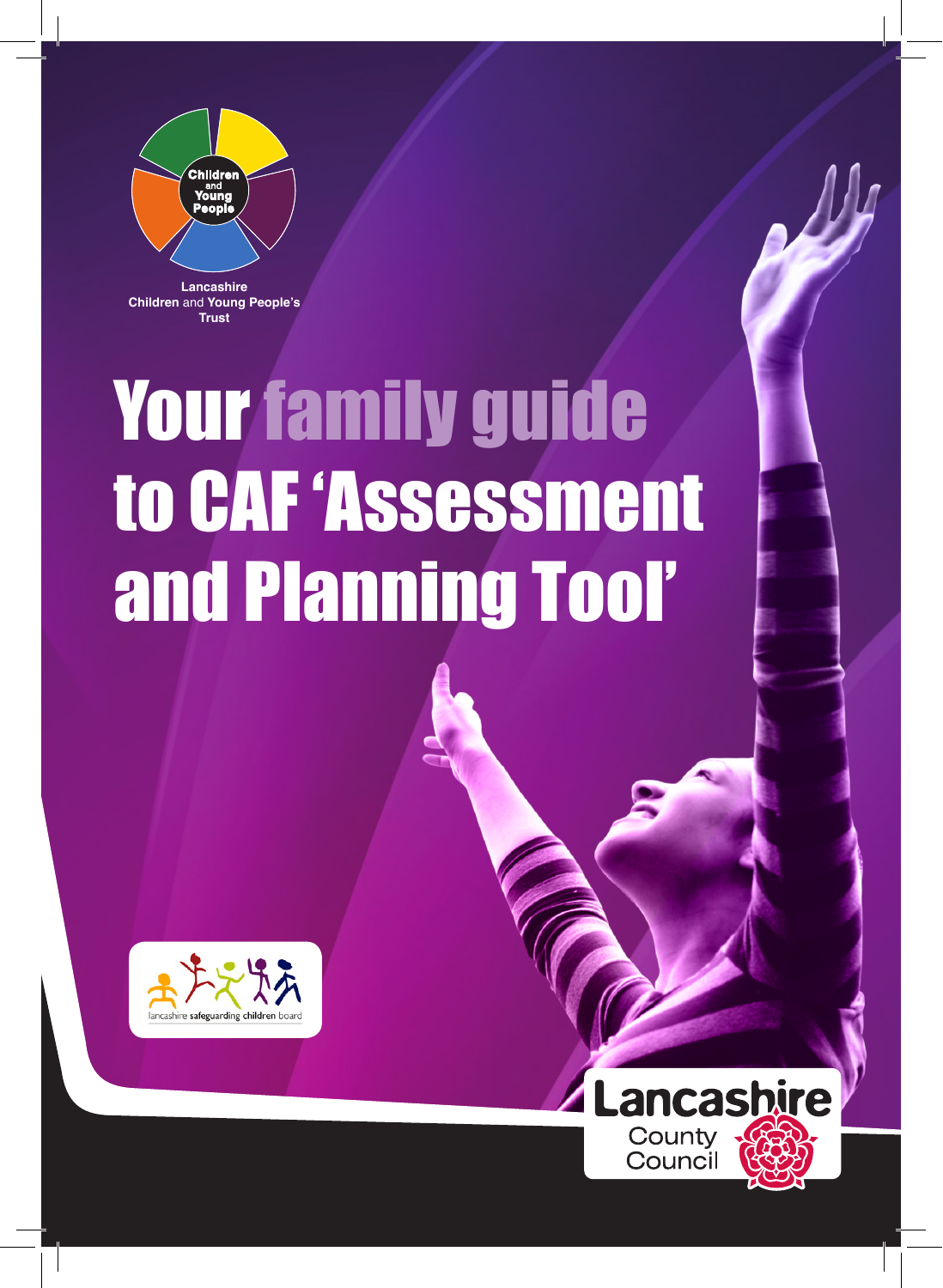### Your family guide to CAF 'Assessment and Planning Tool'

#### **Introduction**

Many families need additional support at some time in their lives. Agencies that work with families have a responsibility to work closely together with you and your family to make sure every child and young person has the best possible chance to reach their full potential.

Agencies that work with children, young people and families are responsible for listening to you and supporting you to take the right actions to ensure you and your family get support at an early stage.

#### **Common questions**

#### What is the Common Assessment Framework(CAF)?

The Common Assessment Framework is an 'Assessment and Planning Tool' to gather information about children and families in one place and using it to help you decide what type of support is needed to help you as a family. People from different organisations may talk to each other and share your information with your consent and work together with you to help

to support you and your child. If your family has had a Common Assessment completed this will be recorded and means that you will not have to keep repeating your story to lots of different people.

#### Is the information held about me secure?

The Local Authority holds the information about the CAF and only a small number of people can access it, based on your consent.

#### Why am I being asked to consent to a CAF?

A Common Assessment Framework can only take place with your agreement. You are being asked to agree to a CAF so that the people working with your family can gather information and agree, with you, if you need help. People who can help and support you will work with you to write a plan. The plan will say what will be done, who will do it and by when.

#### Can a CAF be done without my agreement?

A Common Assessment Framework is voluntary and can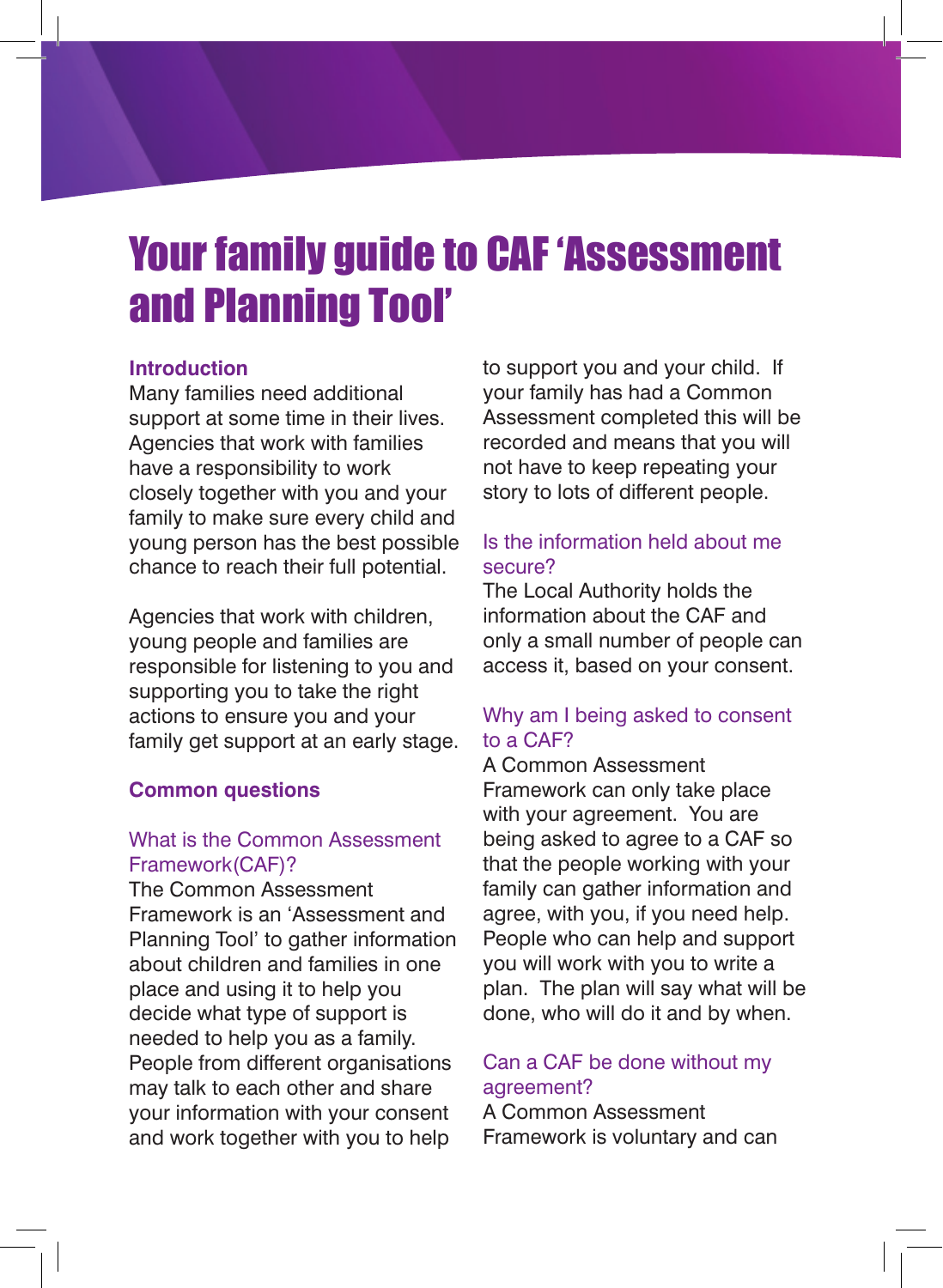# family guide

only be done with your agreement and the people working with your family will always involve you.

#### What will happen to my assessment? Can I have a copy of what is written about me?

You will be given a copy of your assessment to keep. The person who completes your Assessment with you will keep a copy of the form. They will only share it with those who need to have a copy. This will be agreed with you when you consent to an Assessment being started.

#### What is a Lead Professional and what do they do?

The Lead Professional is your single point of contact, who will co-ordinate your plan of support and action and will be the person you can ring with any questions or queries.

#### Will I be referred to a Social Worker?

A CAF is intended to identify any support your family may need. If there are concerns about the welfare of children, a referral to

Children's Social Care may be needed. Sometimes you and your family may need more support than can be offered through a Common Assessment Framework and a referral to Children's Social Care could still be needed. This will be discussed with you at the time so you know what is happening.

By working with families as early as possible it is hoped that a referral to Children's Social Care will not be needed.